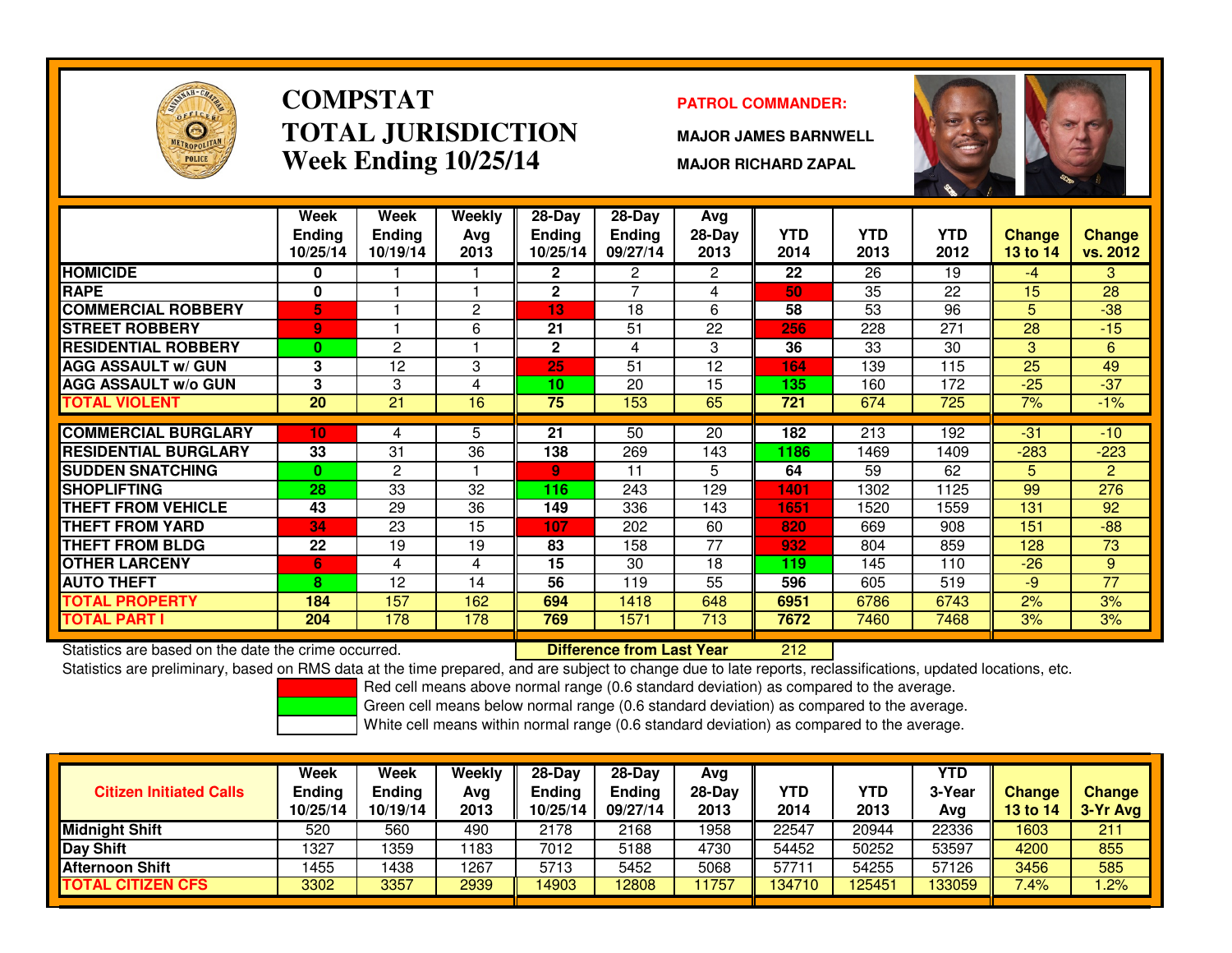

# **COMPSTATWEST CHATHAM PRECINCTWeek Ending 10/25/14**

**PRECINCT COMMANDER:**

**CAPT. CHARLES HALL**



|                             | Week<br><b>Ending</b><br>10/25/14 | Week<br><b>Ending</b><br>10/19/14 | Weekly<br>Avg<br>2013 | $28-Day$<br><b>Ending</b><br>10/25/14 | 28-Day<br><b>Ending</b><br>09/27/14 | <b>Avg</b><br>28-Day<br>2013 | <b>YTD</b><br>2014 | <b>YTD</b><br>2013 | <b>YTD</b><br>2012 | <b>Change</b><br>13 to 14 | <b>Change</b><br>vs. 2012 |
|-----------------------------|-----------------------------------|-----------------------------------|-----------------------|---------------------------------------|-------------------------------------|------------------------------|--------------------|--------------------|--------------------|---------------------------|---------------------------|
| <b>HOMICIDE</b>             | 0                                 | 0                                 | 0                     | 0                                     | 0                                   | $\Omega$                     |                    | $\mathbf{2}$       | 0                  | -1                        |                           |
| <b>RAPE</b>                 | 0                                 | 0                                 | $\mathbf{0}$          | 0                                     | $\Omega$                            |                              | 10                 | 6                  | 8                  | 4                         | $\overline{2}$            |
| <b>COMMERCIAL ROBBERY</b>   |                                   | 0                                 | $\mathbf{0}$          |                                       | 3                                   |                              | 8                  | 6                  | 18                 | 2                         | $-10$                     |
| <b>STREET ROBBERY</b>       | 0                                 |                                   | $\mathbf 0$           | 4                                     | 4                                   | $\overline{2}$               | 25                 | 23                 | 33                 | 2                         | $-8$                      |
| <b>RESIDENTIAL ROBBERY</b>  | $\bf{0}$                          | 0                                 | $\Omega$              | $\bf{0}$                              | $\Omega$                            |                              | 10                 | 5                  | 5                  | 5                         | 5                         |
| <b>AGG ASSAULT w/ GUN</b>   | 0                                 |                                   | $\mathbf{0}$          | $\mathbf{2}$                          | 4                                   |                              | 15                 | 14                 | 12                 |                           | 3                         |
| <b>AGG ASSAULT w/o GUN</b>  | $\bf{0}$                          | 2                                 |                       | $\mathbf{2}$                          | 3                                   | 3                            | 15                 | 27                 | 22                 | $-12$                     | $-7$                      |
| <b>TOTAL VIOLENT</b>        | 1                                 | 4                                 | 2                     | 9                                     | 14                                  | 8                            | 84                 | 83                 | 98                 | 1%                        | $-14%$                    |
|                             |                                   |                                   |                       |                                       |                                     |                              |                    |                    |                    |                           |                           |
| <b>COMMERCIAL BURGLARY</b>  |                                   | 0                                 |                       | 3                                     | 15                                  | $\overline{2}$               | 43                 | 25                 | 27                 | 18                        | 16                        |
| <b>RESIDENTIAL BURGLARY</b> | 6                                 | 5                                 | 6                     | 22                                    | $\overline{57}$                     | 25                           | 224                | 249                | 231                | $-25$                     | $-7$                      |
| <b>SUDDEN SNATCHING</b>     | 0                                 | 0                                 | $\mathbf 0$           |                                       |                                     | $\Omega$                     | 5                  |                    | 10                 | 4                         | $-5$                      |
| <b>SHOPLIFTING</b>          | 3                                 | 3                                 | 3                     | 8                                     | 23                                  | 12                           | 199                | 122                | 108                | 77                        | 91                        |
| <b>THEFT FROM VEHICLE</b>   | 5                                 | 3                                 | 5                     | 22                                    | 60                                  | 21                           | 261                | 224                | 221                | 37                        | 40                        |
| <b>THEFT FROM YARD</b>      | 8                                 | 4                                 | 2                     | 20                                    | 34                                  | 8                            | 129                | 81                 | 141                | 48                        | $-12$                     |
| <b>THEFT FROM BLDG</b>      | 3                                 | 3                                 | 3                     | 8                                     | 19                                  | 11                           | 151                | 113                | 133                | 38                        | 18                        |
| <b>OTHER LARCENY</b>        | 0                                 |                                   |                       | $\mathbf 2$                           | 6                                   | $\overline{2}$               | 25                 | 12                 | 18                 | 13                        | $\overline{7}$            |
| <b>AUTO THEFT</b>           | 3                                 |                                   | 2                     | 11                                    | 25                                  | 9                            | 114                | 101                | 73                 | 13                        | 41                        |
| <b>TOTAL PROPERTY</b>       | 29                                | 20                                | 23                    | 97                                    | 240                                 | 91                           | 1151               | 928                | 962                | 24%                       | 20%                       |
| TOTAL PART I                | 30                                | 24                                | 25                    | 106                                   | 254                                 | 99                           | 1235               | 1011               | 1060               | 22%                       | 17%                       |

Statistics are based on the date the crime occurred. **Difference from Last Year** 

<sup>224</sup>

Statistics are preliminary, based on RMS data at the time prepared, and are subject to change due to late reports, reclassifications, updated locations, etc.

Red cell means above normal range (0.6 standard deviation) as compared to the average.

Green cell means below normal range (0.6 standard deviation) as compared to the average.

| <b>Citizen Initiated Calls</b> | Week<br><b>Ending</b><br>10/25/14 | Week<br><b>Ending</b><br>10/19/14 | Weekly<br>Avg<br>2013 | $28-Day$<br><b>Ending</b><br>10/25/14 | $28-Day$<br><b>Ending</b><br>09/27/14 | Avg<br>28-Day<br>2013 | YTD<br>2014 | YTD<br>2013 | <b>YTD</b><br>3-Year<br>Avg | <b>Change</b><br><b>13 to 14</b> | <b>Change</b><br>3-Yr Avg |
|--------------------------------|-----------------------------------|-----------------------------------|-----------------------|---------------------------------------|---------------------------------------|-----------------------|-------------|-------------|-----------------------------|----------------------------------|---------------------------|
| <b>Midnight Shift</b>          | '1                                | 13                                | 97                    | 439                                   | 428                                   | 389                   | 4494        | 4116        | 4440                        | 378                              | 54                        |
| Day Shift                      | 281                               | 283                               | 242                   | 2684                                  | 1094                                  | 967                   | 11149       | 10318       | 10895                       | 831                              | 254                       |
| <b>Afternoon Shift</b>         | 261                               | 286                               | 259                   | 1117                                  | 1057                                  | 1036                  | 1967        | 11099       | 1728                        | 868                              | 239                       |
| <b>TOTAL CITIZEN CFS</b>       | 653                               | 653                               | 598                   | 4240                                  | 2579                                  | 2392                  | 27610       | 25533       | 27063                       | 8.1%                             | 2.0%                      |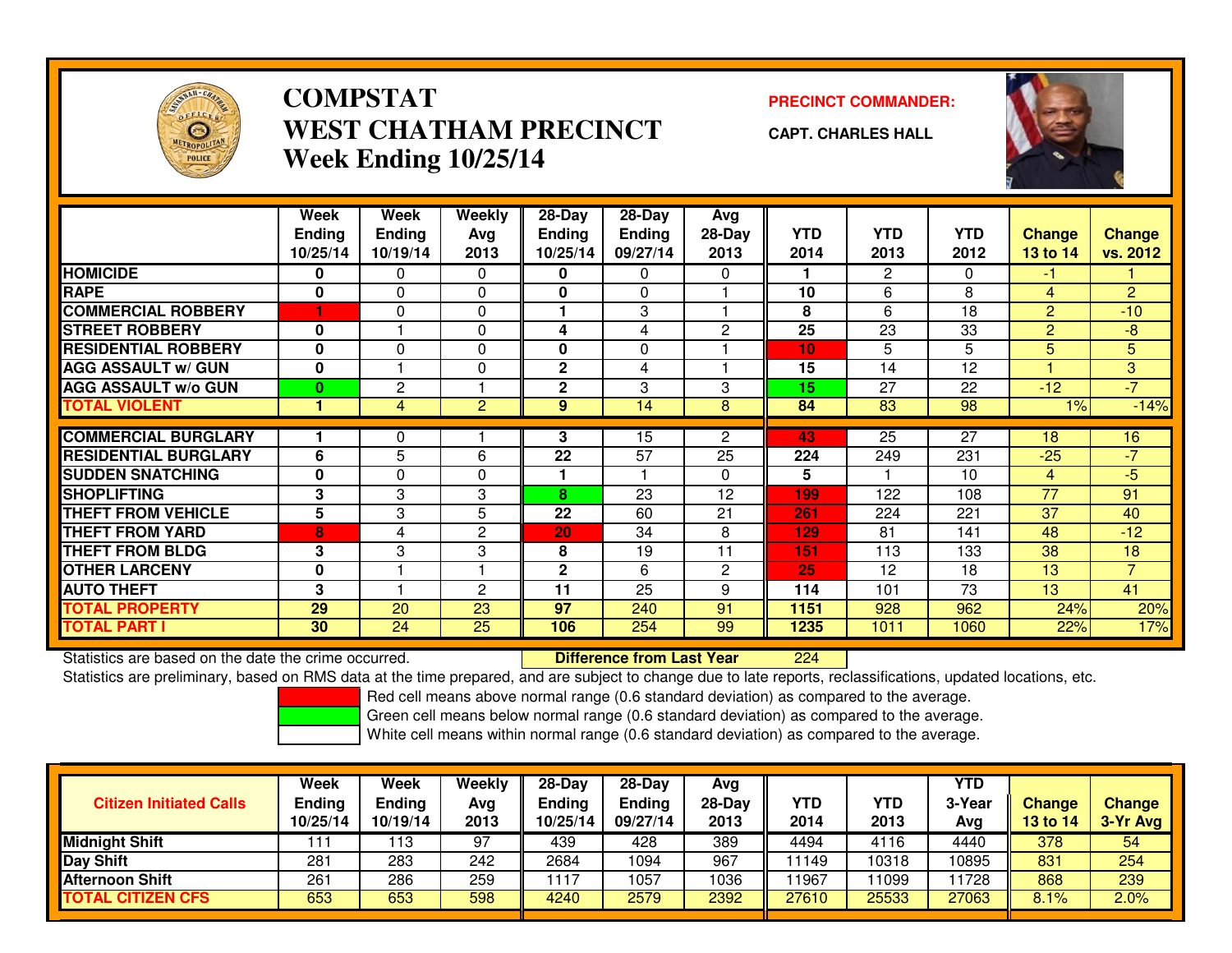

# **COMPSTATDOWNTOWN PRECINCTWeek Ending 10/25/14**

### **PRECINCT COMMANDER:**

#### **CAPT. BEN HERRON**

<sup>164</sup>



|                             | Week           | Week           | <b>Weekly</b> | $28-Day$      | $28$ -Day       | Avg            |              |                 |                 |                 |               |
|-----------------------------|----------------|----------------|---------------|---------------|-----------------|----------------|--------------|-----------------|-----------------|-----------------|---------------|
|                             | <b>Ending</b>  | <b>Ending</b>  | Avg           | <b>Ending</b> | <b>Ending</b>   | $28-Day$       | <b>YTD</b>   | <b>YTD</b>      | <b>YTD</b>      | <b>Change</b>   | <b>Change</b> |
|                             | 10/25/14       | 10/19/14       | 2013          | 10/25/14      | 09/27/14        | 2013           | 2014         | 2013            | 2012            | 13 to 14        | vs. 2012      |
| <b>HOMICIDE</b>             | 0              | 0              | 0             | 0             | 0               |                | 3.           | 9               |                 | $-6$            | $-4$          |
| <b>RAPE</b>                 | $\bf{0}$       | 0              | $\Omega$      |               | 3               |                | 10           | $\overline{7}$  | 5               | 3               | 5.            |
| <b>COMMERCIAL ROBBERY</b>   | $\bf{0}$       | $\Omega$       | $\Omega$      |               | 2               |                | 6            | 9               | 10              | $-3$            | $-4$          |
| <b>STREET ROBBERY</b>       | 3              | 0              | 2             | 6             | 14              | 8              | 67           | 86              | 86              | $-19$           | $-19$         |
| <b>RESIDENTIAL ROBBERY</b>  | $\bf{0}$       |                | $\Omega$      |               |                 |                | $\mathbf{2}$ |                 | 6               | $-5$            | $-4$          |
| <b>AGG ASSAULT w/ GUN</b>   | 0              | 4              |               | 6             | 10              | 3              | 32           | 32              | 21              | $\Omega$        | 11            |
| <b>AGG ASSAULT w/o GUN</b>  | 0              | 0              |               | 0             | 3               | 4              | 33           | 37              | 52              | $-4$            | $-19$         |
| <b>TOTAL VIOLENT</b>        | 3              | 5              | 4             | 15            | $\overline{33}$ | 18             | 153          | 187             | 187             | $-18%$          | $-18%$        |
|                             |                |                |               |               |                 |                |              |                 |                 |                 |               |
| <b>COMMERCIAL BURGLARY</b>  |                | 3              |               | 8             | 13              | 3              | 36           | $\overline{28}$ | $\overline{28}$ | 8               | 8             |
| <b>RESIDENTIAL BURGLARY</b> | 5              | 5              | 3             | 21            | 32              | 13             | 108          | 134             | 124             | $-26$           | $-16$         |
| <b>SUDDEN SNATCHING</b>     | 0              | $\mathbf{2}$   |               | 7             | 8               | $\overline{2}$ | 26           | 30              | 28              | $-4$            | $-2$          |
| <b>SHOPLIFTING</b>          | 5              | 6              | 4             | 21            | 31              | 17             | 184          | 171             | 115             | 13 <sup>5</sup> | 69            |
| <b>THEFT FROM VEHICLE</b>   | 4              | 6              | 7             | 26            | 62              | 29             | 424          | 307             | 323             | 117             | 101           |
| <b>THEFT FROM YARD</b>      | 9              | 3              | 4             | 33            | 62              | 18             | 224          | 199             | 206             | 25              | 18            |
| <b>THEFT FROM BLDG</b>      | 10             | $\overline{2}$ | 4             | 25            | 36              | 15             | 216          | 153             | 196             | 63              | 20            |
| <b>OTHER LARCENY</b>        | $\overline{2}$ | $\mathbf{2}$   |               | 5             | 9               | 4              | 23           | 35              | 23              | $-12$           | $\Omega$      |
| <b>AUTO THEFT</b>           |                | $\overline{2}$ | 2             | 12            | 29              | 9              | 119          | 105             | 80              | 14              | 39            |
| <b>TOTAL PROPERTY</b>       | 37             | 31             | 27            | 158           | 282             | 110            | 1360         | 1162            | 1123            | 17%             | 21%           |
| <b>TOTAL PART I</b>         | 40             | 36             | 32            | 173           | 315             | 128            | 1513         | 1349            | 1310            | 12%             | 15%           |

Statistics are based on the date the crime occurred. **Difference from Last Year** 

Statistics are preliminary, based on RMS data at the time prepared, and are subject to change due to late reports, reclassifications, updated locations, etc.

Red cell means above normal range (0.6 standard deviation) as compared to the average.

Green cell means below normal range (0.6 standard deviation) as compared to the average.

| <b>Citizen Initiated Calls</b> | Week<br><b>Ending</b><br>10/25/14 | Week<br>Ending<br>10/19/14 | Weekly<br>Avg<br>2013 | $28-Day$<br><b>Ending</b><br>10/25/14 | 28-Day<br><b>Ending</b><br>09/27/14 | Avg<br>28-Day<br>2013 | YTD<br>2014 | YTD<br>2013 | YTD<br>3-Year<br>Avg | <b>Change</b><br><b>13 to 14</b> | <b>Change</b><br>3-Yr Avg |
|--------------------------------|-----------------------------------|----------------------------|-----------------------|---------------------------------------|-------------------------------------|-----------------------|-------------|-------------|----------------------|----------------------------------|---------------------------|
| <b>Midnight Shift</b>          |                                   | 140                        | 107                   | 513                                   | 456                                 | 428                   | 4956        | 4619        | 4946                 | 337                              | 10                        |
| <b>Day Shift</b>               | 227                               | 237                        | 208                   | 947                                   | 939                                 | 832                   | 9473        | 8897        | 9322                 | 576                              | 151                       |
| Afternoon Shift                | 287                               | 244                        | 226                   | 1057                                  | 1057                                | 905                   | 10566       | 9786        | 10186                | 780                              | 380                       |
| <b>TOTAL CITIZEN CFS</b>       | 631                               | 621                        | 541                   | 2517                                  | 2452                                | 2165                  | 24995       | 23302       | 24454                | 7.3%                             | 2.2%                      |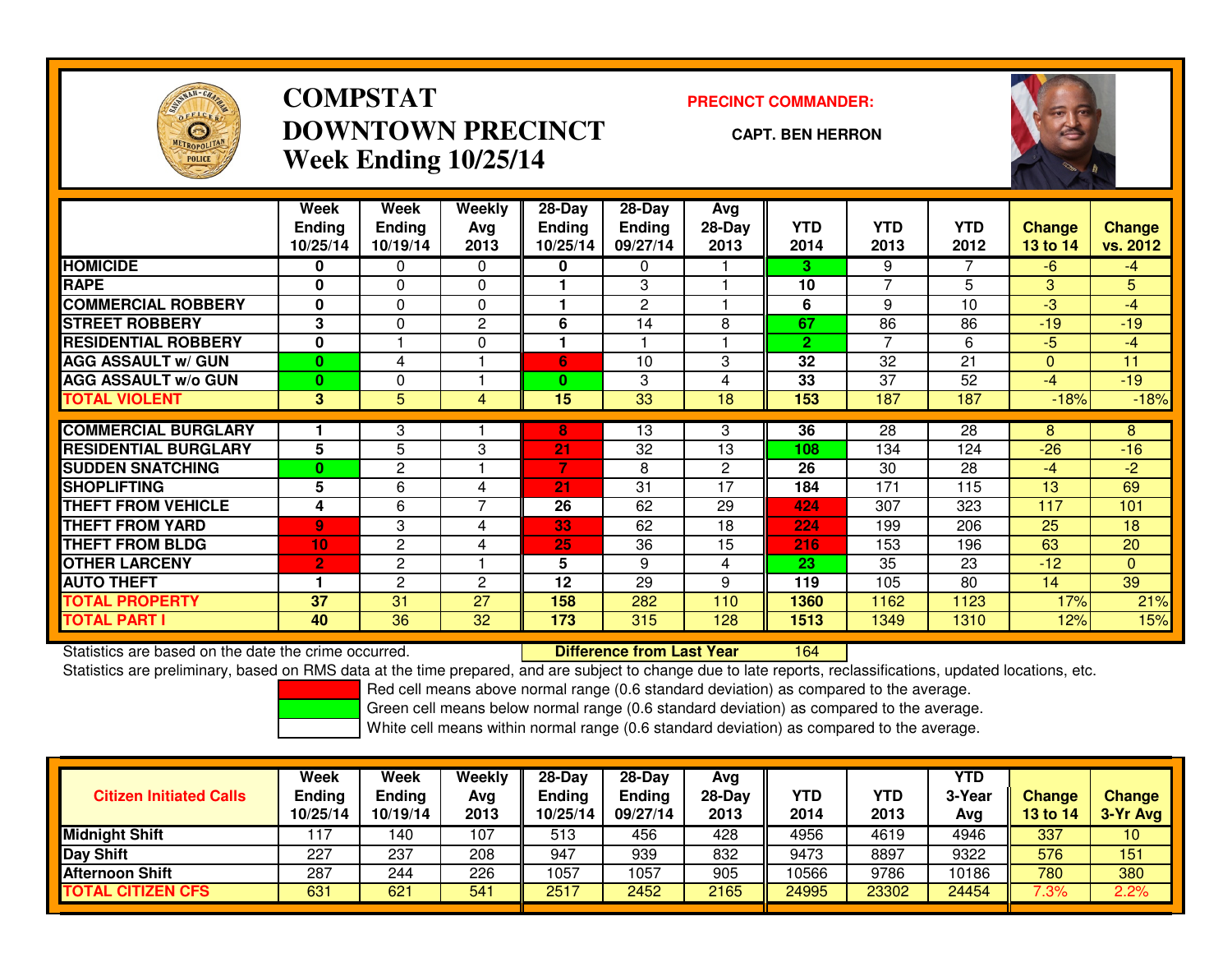

# **COMPSTATCENTRAL PRECINCT** CAPT. DEVONN ADAMS **Week Ending 10/25/14**

**PRECINCT COMMANDER:**



|                             | Week          | Week           | Weekly   | $28-Day$      | 28-Day        | Avg      |            |                 |              |                |                |
|-----------------------------|---------------|----------------|----------|---------------|---------------|----------|------------|-----------------|--------------|----------------|----------------|
|                             | <b>Ending</b> | <b>Ending</b>  | Avg      | <b>Ending</b> | <b>Ending</b> | 28-Day   | <b>YTD</b> | <b>YTD</b>      | <b>YTD</b>   | <b>Change</b>  | <b>Change</b>  |
|                             | 10/25/14      | 10/19/14       | 2013     | 10/25/14      | 09/27/14      | 2013     | 2014       | 2013            | 2012         | 13 to 14       | vs. 2012       |
| <b>HOMICIDE</b>             | 0             | 0              | 0        | 0             | 0             |          | 11         | 9               | 6            | $\overline{2}$ | 5.             |
| <b>RAPE</b>                 | 0             |                | $\Omega$ |               |               | $\Omega$ | 9          | 5               | $\mathbf{2}$ | 4              | $\overline{7}$ |
| <b>COMMERCIAL ROBBERY</b>   | 0             | $\Omega$       | 0        |               |               |          | 12         | 11              | 14           |                | $-2$           |
| <b>STREET ROBBERY</b>       | 3             | 0              |          | 5             | 16            | 5        | 83         | 55              | 69           | 28             | 14             |
| <b>RESIDENTIAL ROBBERY</b>  | $\bf{0}$      | $\Omega$       | $\Omega$ | 0             |               |          | 6          | 5               | 3            |                | 3              |
| <b>AGG ASSAULT w/ GUN</b>   |               | 4              |          | 7             | 21            | 4        | 67         | 45              | 44           | 22             | 23             |
| <b>AGG ASSAULT w/o GUN</b>  | $\bf{0}$      |                |          | 3             | 5             | 4        | 37         | 47              | 41           | $-10$          | $-4$           |
| <b>TOTAL VIOLENT</b>        | 4             | 6              | 4        | 17            | 45            | 17       | 225        | 177             | 179          | 27%            | 26%            |
|                             |               |                |          |               |               |          |            |                 |              |                |                |
| <b>COMMERCIAL BURGLARY</b>  | 3             | 0              | 2        | 3.            | 11            |          | 37         | 76              | 42           | $-39$          | $-5$           |
| <b>RESIDENTIAL BURGLARY</b> | 10            | $\overline{7}$ | 9        | 46            | 88            | 37       | 369        | 370             | 409          | $-1$           | $-40$          |
| <b>SUDDEN SNATCHING</b>     | 0             | $\Omega$       | $\Omega$ | $\bf{0}$      |               |          | 13         | 11              | 10           | $\overline{2}$ | 3              |
| <b>SHOPLIFTING</b>          | $\mathbf{2}$  | 6              | 2        | 8             | 13            | 8        | 82         | $\overline{79}$ | 35           | 3              | 47             |
| <b>THEFT FROM VEHICLE</b>   | 13            | 9              | 9        | 39            | 82            | 36       | 391        | 384             | 369          | $\overline{7}$ | 22             |
| <b>THEFT FROM YARD</b>      | 8             | 13             | 4        | 32            | 58            | 16       | 222        | 187             | 230          | 35             | $-8$           |
| <b>THEFT FROM BLDG</b>      | 3             | 8              | 4        | 24            | 37            | 17       | 194        | 168             | 140          | 26             | 54             |
| <b>OTHER LARCENY</b>        | 0             |                |          | 3             | 5             | 4        | 16         | 27              | 14           | $-11$          | $\overline{2}$ |
| <b>AUTO THEFT</b>           | 3             | 5              | 4        | 21            | 33            | 17       | 187        | 184             | 125          | 3              | 62             |
| <b>TOTAL PROPERTY</b>       | 42            | 49             | 35       | 176           | 328           | 142      | 1511       | 1486            | 1374         | 2%             | 10%            |
| <b>TOTAL PART I</b>         | 46            | 55             | 40       | 193           | 373           | 159      | 1736       | 1663            | 1553         | 4%             | 12%            |

Statistics are based on the date the crime occurred. **Difference from Last Year** 

Statistics are based on the date the crime occurred.<br>Statistics are preliminary, based on RMS data at the time prepared, and are subject to change due to late reports, reclassifications, updated locations, etc.

Red cell means above normal range (0.6 standard deviation) as compared to the average.

Green cell means below normal range (0.6 standard deviation) as compared to the average.

| <b>Citizen Initiated Calls</b> | Week<br><b>Ending</b><br>10/25/14 | Week<br><b>Ending</b><br>10/19/14 | Weekly<br>Avg<br>2013 | 28-Day<br><b>Ending</b><br>10/25/14 | $28-Dav$<br><b>Ending</b><br>09/27/14 | Avg<br>28-Day<br>2013 | YTD<br>2014 | YTD<br>2013 | <b>YTD</b><br>3-Year<br>Ava | <b>Change</b><br>13 to 14 | <b>Change</b><br>3-Yr Avg |
|--------------------------------|-----------------------------------|-----------------------------------|-----------------------|-------------------------------------|---------------------------------------|-----------------------|-------------|-------------|-----------------------------|---------------------------|---------------------------|
| Midnight Shift                 | '14                               | 108                               | 105                   | 457                                 | 482                                   | 419                   | 4929        | 4532        | 4851                        | 397                       | 78                        |
| Day Shift                      | 264                               | 294                               | 249                   | 1167                                | 1063                                  | 996                   | 11464       | 10513       | 10809                       | 951                       | 655                       |
| <b>Afternoon Shift</b>         | 300                               | 270                               | 263                   | 1129                                | 147                                   | 1050                  | 1741        | 1324        | 11983                       | 417                       | $-242$                    |
| <b>TOTAL CITIZEN CFS</b>       | 678                               | 672                               | 616                   | 2753                                | 2692                                  | 2465                  | 28134       | 26369       | 27643                       | 6.7%                      | $.8\%$                    |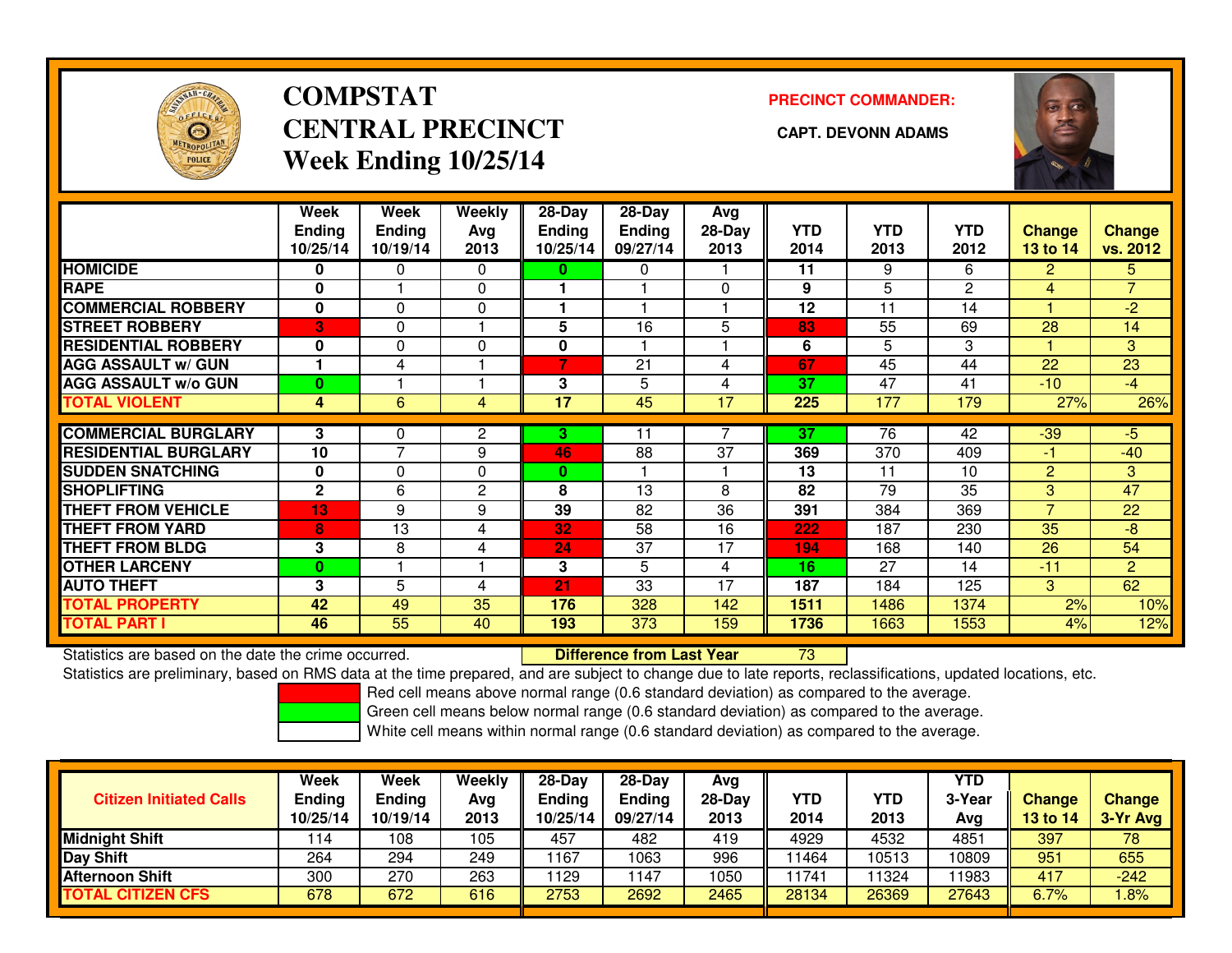

## **COMPSTAT PRECINCT COMMANDER: SOUTHSIDE PRECINCT CAPT. TERRY SHOOPWeek Ending 10/25/14**



|                             | Week           | Week                     | Weekly         | $28 - Day$   | $28 - Day$    | Avg      |                |            |            |              |                |
|-----------------------------|----------------|--------------------------|----------------|--------------|---------------|----------|----------------|------------|------------|--------------|----------------|
|                             | <b>Ending</b>  | <b>Ending</b>            | Avg            | Ending       | <b>Ending</b> | 28-Day   | <b>YTD</b>     | <b>YTD</b> | <b>YTD</b> | Change       | <b>Change</b>  |
|                             | 10/25/14       | 10/19/14                 | 2013           | 10/25/14     | 09/27/14      | 2013     | 2014           | 2013       | 2012       | 13 to 14     | vs. 2012       |
| <b>HOMICIDE</b>             | 0              | 0                        | $\Omega$       |              |               | $\Omega$ | $\mathbf{2}$   | 4          |            | $-2$         |                |
| <b>RAPE</b>                 | 0              | $\Omega$                 | 0              | 0            |               |          | $\overline{7}$ | 9          | 4          | $-2$         | 3 <sup>1</sup> |
| <b>COMMERCIAL ROBBERY</b>   | 3              | 0                        | $\Omega$       | 5.           | 6             | 2        | 20             | 16         | 31         | 4            | $-11$          |
| <b>STREET ROBBERY</b>       |                | 0                        |                |              | 8             | 3        | 46             | 29         | 45         | 17           |                |
| <b>RESIDENTIAL ROBBERY</b>  | $\bf{0}$       |                          | $\Omega$       |              |               |          | 11             | 7          | 10         | 4            |                |
| <b>AGG ASSAULT w/ GUN</b>   |                |                          | 0              | $\mathbf{2}$ | 5             |          | 12             | 12         | 12         | $\mathbf{0}$ | $\mathbf{0}$   |
| <b>AGG ASSAULT w/o GUN</b>  |                | 0                        | $\Omega$       | $\mathbf{2}$ | 3             | 2        | 16             | 24         | 26         | $-8$         | $-10$          |
| <b>TOTAL VIOLENT</b>        | 6              | $\overline{2}$           | $\overline{c}$ | 12           | 25            | 10       | 114            | 101        | 129        | 13%          | $-12%$         |
| <b>COMMERCIAL BURGLARY</b>  | 3              | 0                        |                | 3            | 5             | 4        | 32             | 46         | 59         | $-14$        | $-27$          |
| <b>RESIDENTIAL BURGLARY</b> | 4              | 5                        | 8              | 20           | 32            | 31       | 189            | 326        | 305        | $-137$       | $-116$         |
| <b>SUDDEN SNATCHING</b>     | $\mathbf{0}$   | $\Omega$                 | $\Omega$       |              |               |          | 10             | 10         | 7          | $\Omega$     | 3 <sup>1</sup> |
| <b>SHOPLIFTING</b>          | 8              | 10                       | 15             | 39           | 95            | 58       | 539            | 604        | 596        | $-65$        | $-57$          |
| <b>THEFT FROM VEHICLE</b>   | $\overline{7}$ | $\overline{\phantom{a}}$ | 7              | 30           | 67            | 28       | 306            | 293        | 326        | 13           | $-20$          |
| <b>THEFT FROM YARD</b>      | 4              | 0                        | $\overline{c}$ | 6            | 15            | 8        | 99             | 91         | 152        | 8            | $-53$          |
| <b>THEFT FROM BLDG</b>      | 5              | 4                        | 5              | 14           | 36            | 19       | 184            | 213        | 214        | $-29$        | $-30$          |
| <b>OTHER LARCENY</b>        | $\overline{2}$ | $\Omega$                 |                | $\mathbf{2}$ | 4             | 4        | 27             | 39         | 23         | $-12$        | $\overline{4}$ |
| <b>AUTO THEFT</b>           |                |                          | $\overline{c}$ | 5.           | 12            | 9        | 76             | 95         | 140        | $-19$        | $-64$          |
| <b>TOTAL PROPERTY</b>       | 34             | 27                       | 41             | 120          | 267           | 163      | 1462           | 1717       | 1822       | $-15%$       | $-20%$         |
| <b>TOTAL PART I</b>         | 40             | 29                       | 43             | 132          | 292           | 173      | 1576           | 1818       | 1951       | $-13%$       | $-19%$         |

Statistics are based on the date the crime occurred. **Difference from Last Year** 

-242

Statistics are preliminary, based on RMS data at the time prepared, and are subject to change due to late reports, reclassifications, updated locations, etc.

Red cell means above normal range (0.6 standard deviation) as compared to the average.

Green cell means below normal range (0.6 standard deviation) as compared to the average.

| <b>Citizen Initiated Calls</b> | Week<br><b>Ending</b><br>10/25/14 | Week<br><b>Ending</b><br>10/19/14 | Weekly<br>Avg<br>2013 | $28-Dav$<br>Ending<br>10/25/14 | 28-Day<br><b>Ending</b><br>09/27/14 | Avg<br>$28-Day$<br>2013 | YTD<br>2014 | YTD<br>2013 | <b>YTD</b><br>3-Year<br>Avg | <b>Change</b><br>13 to 14 | <b>Change</b><br>3-Yr Avg |
|--------------------------------|-----------------------------------|-----------------------------------|-----------------------|--------------------------------|-------------------------------------|-------------------------|-------------|-------------|-----------------------------|---------------------------|---------------------------|
| Midnight Shift                 | 91                                | 87                                | 86                    | 351                            | 401                                 | 343                     | 3868        | 3608        | 3861                        | 260                       |                           |
| Day Shift                      | 249                               | 259                               | 238                   | 1053                           | 1046                                | 950                     | 11052       | 10021       | 10809                       | 1031                      | 243                       |
| <b>Afternoon Shift</b>         | 257                               | 290                               | 244                   | 1075                           | 1069                                | 976                     | 11019       | 10274       | 10868                       | 745                       | 151                       |
| <b>TOTAL CITIZEN CFS</b>       | 597                               | 636                               | 567                   | 2479                           | 2516                                | 2269                    | 25939       | 23903       | 25537                       | 8.5%                      | .6%                       |
|                                |                                   |                                   |                       |                                |                                     |                         |             |             |                             |                           |                           |